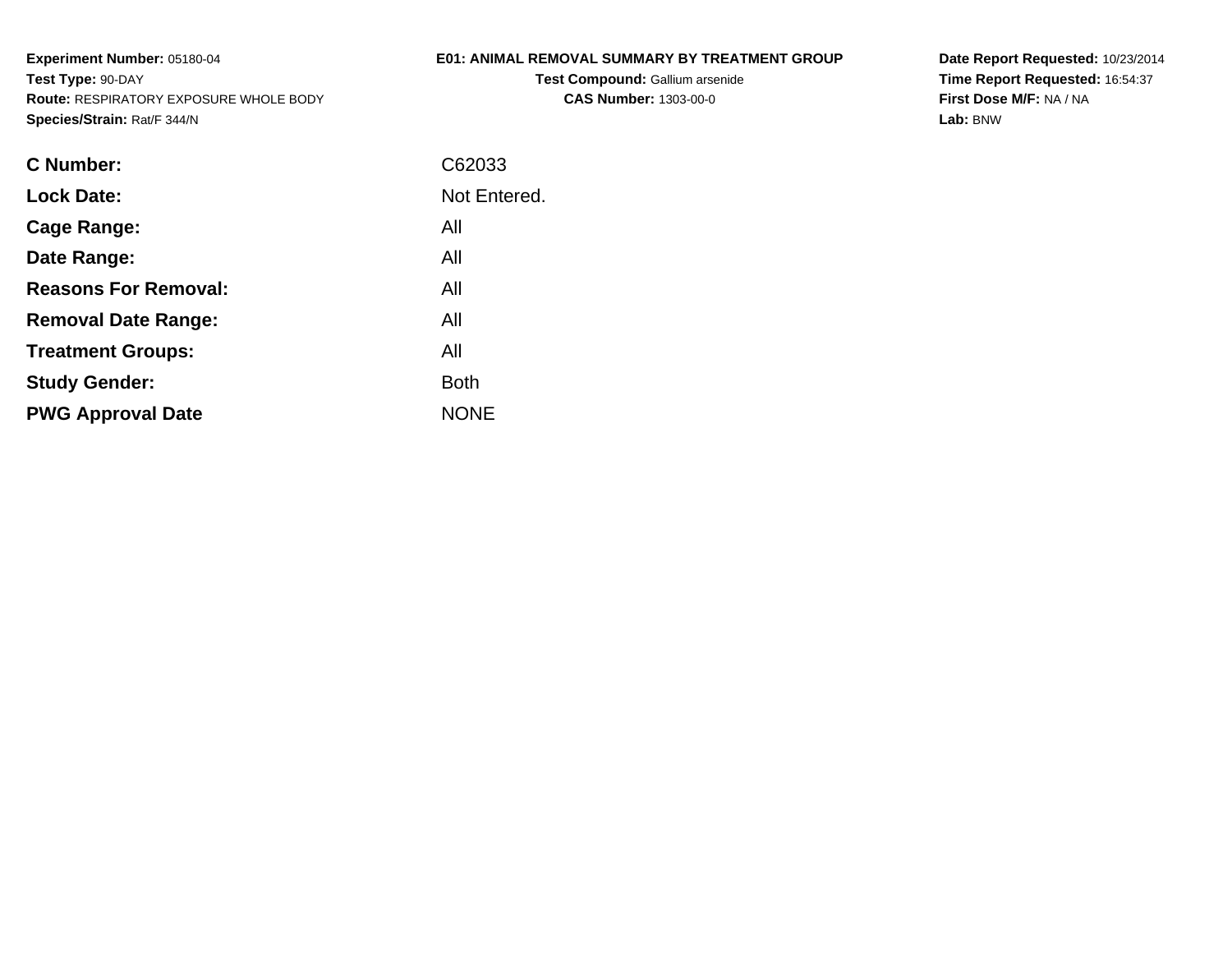## **E01: ANIMAL REMOVAL SUMMARY BY TREATMENT GROUP**

**Test Compound:** Gallium arsenide**CAS Number:** 1303-00-0

**Date Report Requested:** 10/23/2014**Time Report Requested:** 16:54:37**First Dose M/F:** NA / NA**Lab:** BNW

#### **MALE**

| <b>TREATMENT</b> | Terminal<br><b>Sacrifice</b> |
|------------------|------------------------------|
| CONTROL          | 10                           |
| MG/M3<br>0.1     | 10                           |
| 1 MG/M3          | 10                           |
| 10 MG/M3         | 10                           |
| 37 MG/M3         | 10                           |
| 75 MG/M3         | 10                           |
| <b>TOTAL</b>     | 60                           |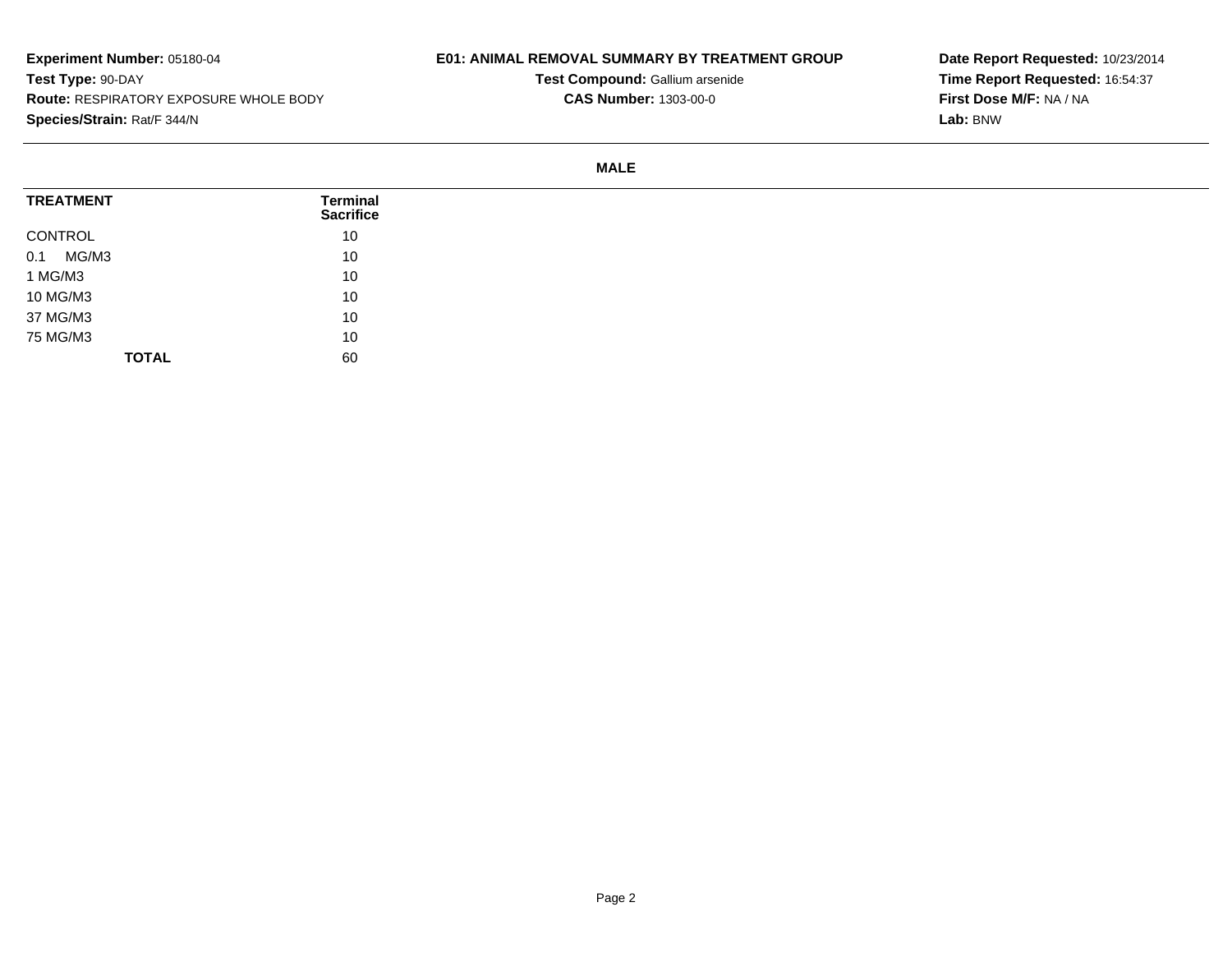## **E01: ANIMAL REMOVAL SUMMARY BY TREATMENT GROUP**

**Test Compound:** Gallium arsenide**CAS Number:** 1303-00-0

\*\*\*END OF MALE DATA\*\*\*

**Date Report Requested:** 10/23/2014**Time Report Requested:** 16:54:37**First Dose M/F:** NA / NA**Lab:** BNW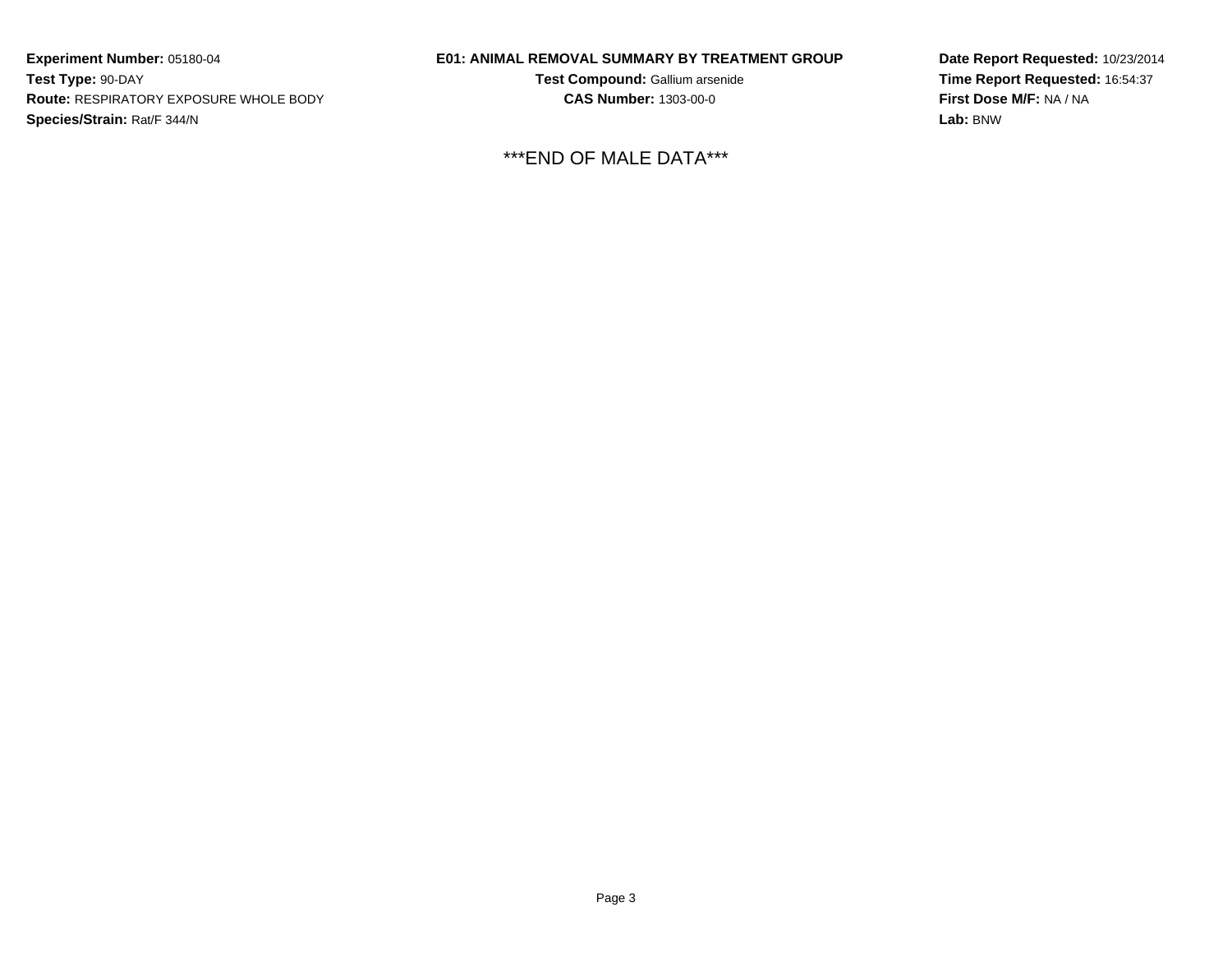# **E01: ANIMAL REMOVAL SUMMARY BY TREATMENT GROUP**

**Test Compound:** Gallium arsenide**CAS Number:** 1303-00-0

**Date Report Requested:** 10/23/2014**Time Report Requested:** 16:54:37**First Dose M/F:** NA / NA**Lab:** BNW

#### **FEMALE**

| <b>TREATMENT</b> | <b>Terminal</b><br><b>Sacrifice</b> |
|------------------|-------------------------------------|
| CONTROL          | 10                                  |
| MG/M3<br>0.1     | 10                                  |
| 1 MG/M3          | 10                                  |
| 10 MG/M3         | 10                                  |
| 37 MG/M3         | 10                                  |
| 75 MG/M3         | 10                                  |
| <b>TOTAL</b>     | 60                                  |